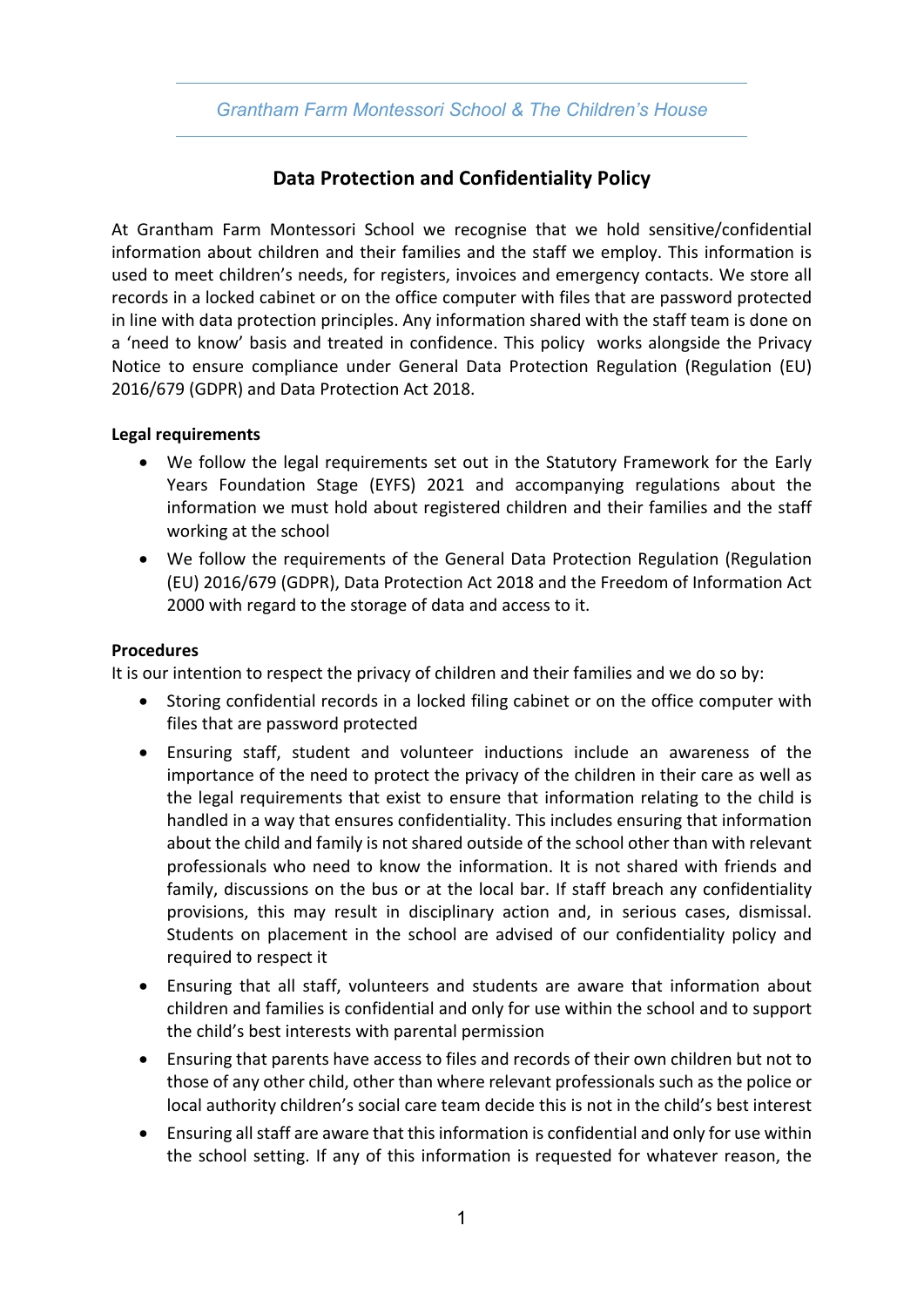parent's permission will always be sought other than in the safeguarding circumstances above

- Ensuring staff do not discuss personal information given by parents with other members of staff, except where it affects planning for the child's needs
- Ensuring staff, students and volunteers are aware of and follow our social networking policy in relation to confidentiality
- Ensuring issues concerning the employment of staff remain confidential to the people directly involved with making personnel decisions
- Ensuring any concerns/evidence relating to a child's personal safety are kept in a secure, confidential file and are shared with as few people as possible on a 'need-toknow' basis. If, however, a child is considered at risk, our safeguarding/child protection policy will override confidentiality.

All the undertakings above are subject to the paramount commitment of the school, which is to the safety and well-being of the child.

### **General Data Protection Regulation (Regulation (EU) 2016/679 (GDPR) compliance**

In order to meet our requirements under GDPR we will also undertake the following:

- 1. We will ensure our terms & conditions, privacy and consent notices are easily accessed/made available in accurate and easy to understand language
- 2. We will use your data to ensure the safe, operational and regulatory requirements of running our School, these include but are not limited to name, date of birth, address, attendance information. We will only contact you in relation to the safe, operational and regulatory requirements of running our School, these include but are not limited to email updates and news, the issuing of forms about your child, invoices and early years funding forms. We will not share or use your data for other purposes. Further detail can be found in our GDPR Privacy Notice
- 3. Everyone in our school understands that people have the right to access their records or have their records amended or deleted (subject to other laws and regulations)
- 4. We will ensure staff have due regard to the relevant data protection principles, which allow them to share (and withhold) personal information, as provided for in the Data Protection Ac 2018 and the GDPR. This includes:
	- Being confident of the processing conditions which allow them to store and share information for safeguarding purposes, including information which is sensitive and personal, and should be treated as 'special category personal data'
	- Understanding that 'safeguarding of children and individuals at risk' is a processing condition that allows practitioners to share special category personal data. This includes allowing practitioners to share information without consent where there is good reason to do so, and that the sharing of information will enhance the safeguarding of a child in a timely manner but it is not possible to gain consent, it